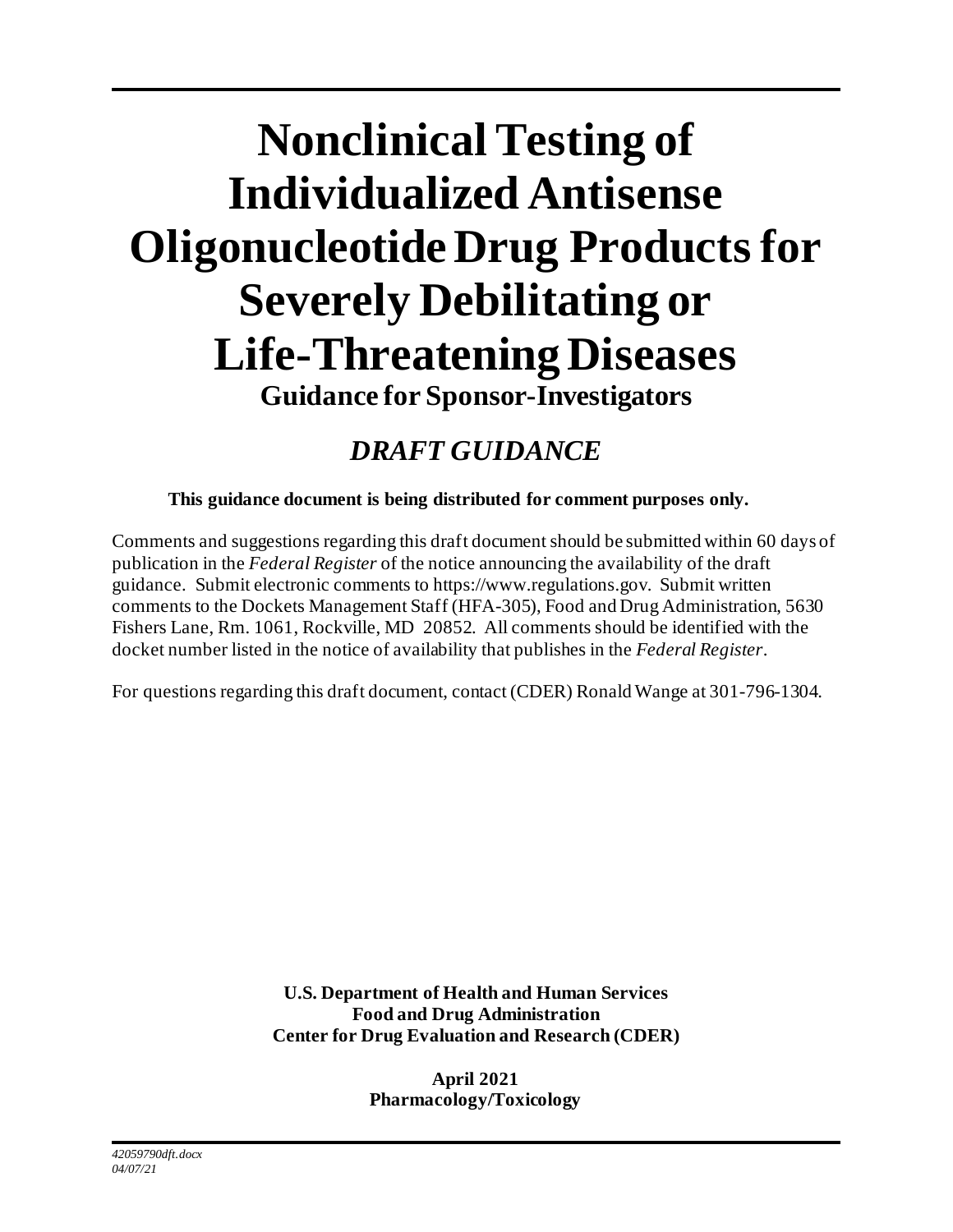# **Nonclinical Testing of Individualized Antisense Oligonucleotide Drug Productsfor Severely Debilitating or Life-Threatening Diseases Guidance for Sponsor-Investigators**

*Additional copies are available from:*

*Office of Communications, Division of Drug Information Center for Drug Evaluation and Research Food and Drug Administration 10001 New Hampshire Ave., Hillandale Bldg., 4th Floor Silver Spring, MD 20993-0002 Phone: 855-543-3784 or 301-796-3400; Fax: 301-431-6353 Email: druginfo@fda.hhs.gov <https://www.fda.gov/drugs/guidance-compliance-regulatory-information/guidances-drugs>*

> **U.S. Department of Health and Human Services Food and Drug Administration Center for Drug Evaluation and Research (CDER)**

> > **April 2021 Pharmacology/Toxicology**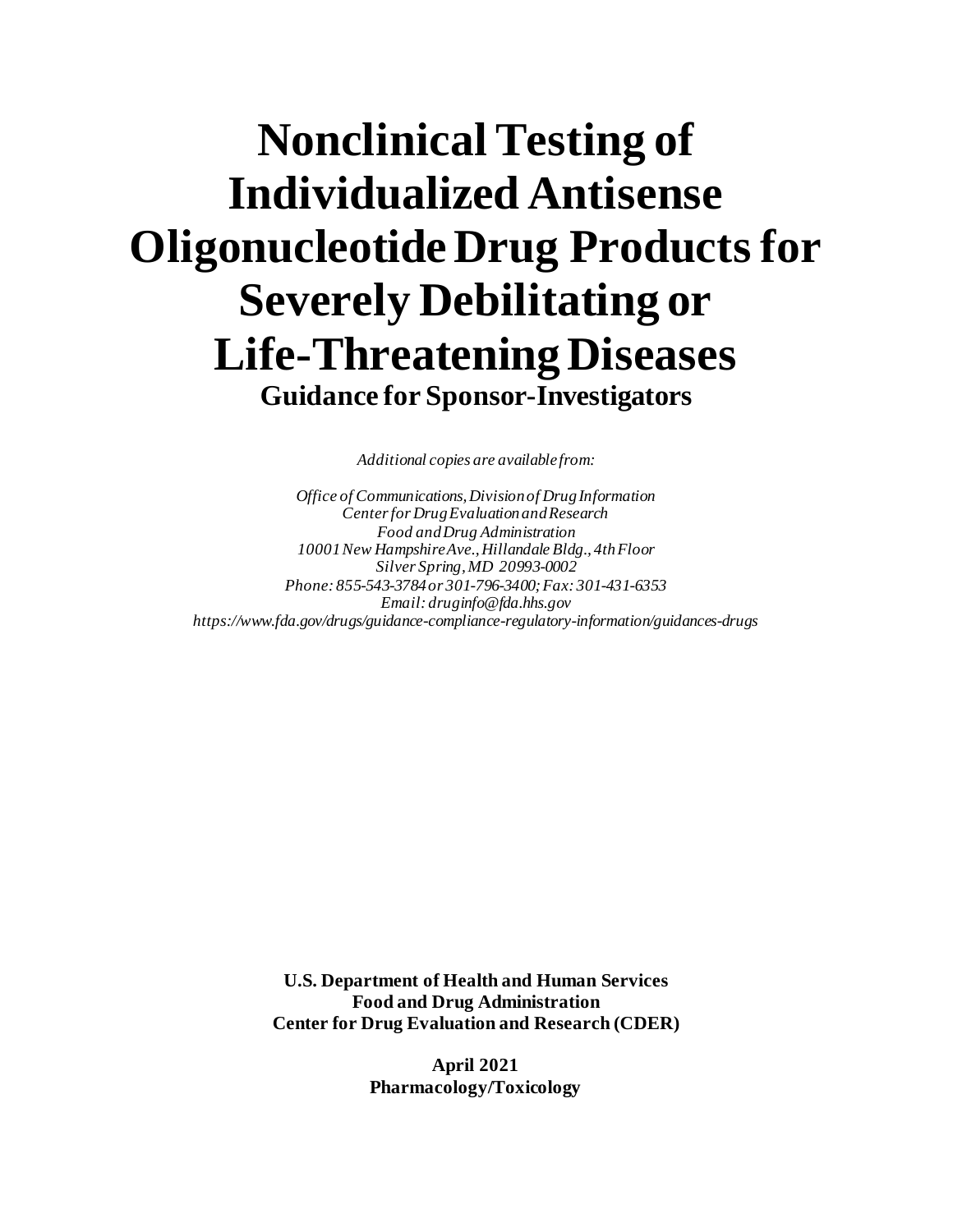# **TABLE OF CONTENTS**

| II.                    |                                                                                                      |  |
|------------------------|------------------------------------------------------------------------------------------------------|--|
| III.                   |                                                                                                      |  |
|                        |                                                                                                      |  |
| <b>B.</b>              |                                                                                                      |  |
|                        |                                                                                                      |  |
| $\mathbf{V}_{\bullet}$ |                                                                                                      |  |
| VI.                    | <b>FACTORS SUPPORTING ABBREVIATED NONCLINICAL</b><br>ASSESSMENT APPROACH DESCRIBED IN THIS GUIDANCE5 |  |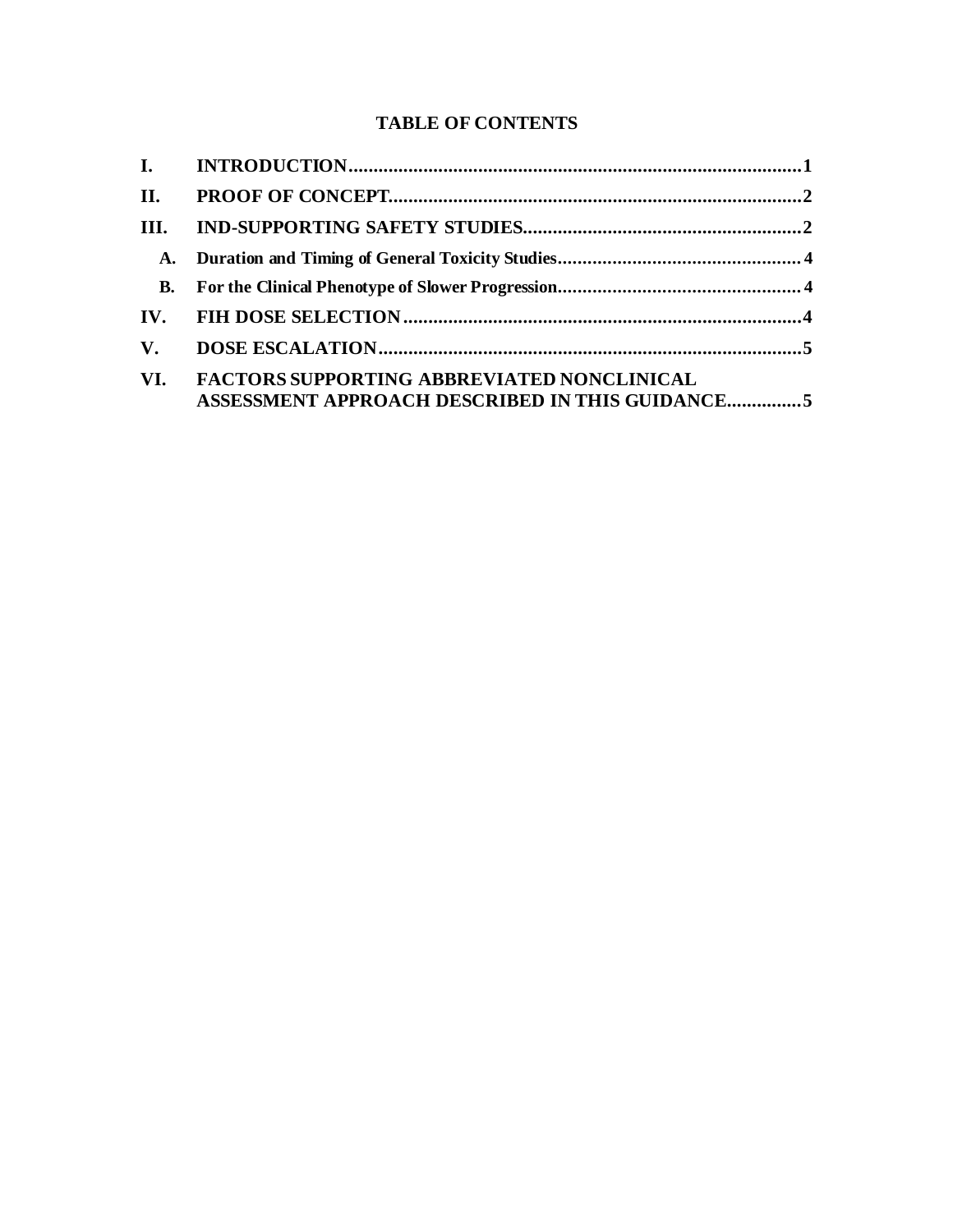*Draft — Not for Implementation*

# **Nonclinical Testing of Individualized Antisense Oligonucleotide Drug Products for Severely Debilitating or Life-Threatening Diseases Guidance for Sponsor-Investigators[1](#page-3-0)**

 

8<br>9

9 This draft guidance, when finalized, will represent the current thinking of the Food and Drug Administration (FDA or Agency) on this topic. It does not establish any rights for any person Administration (FDA or Agency) on this topic. It does not establish any rights for any person and is not binding on FDA or the public. You can use an alternative approach if it satisfies the requirements of the 12 applicable statutes and regulations. To discuss an alternative approach, contact the FDA staff responsible for this guidance as listed on the title page. for this guidance as listed on the title page.

 

# 

# **I. INTRODUCTION**

 The purpose of this guidance is to describe the nonclinical information that FDA recommends to support an investigational new drug application (IND) for an antisense oligonucleotide being developed to treat a severely debilitating or life-threatening (SDLT) disease caused by a unique genetic variant where only a small number of individuals are prospectively identified (usually one or two). The investigational antisense oligonucleotide should be from a well-characterized  $25$  chemical class<sup>2</sup> for which there is substantial nonclinical information and clinical experience that is publicly available or to which the sponsor-investigator (hereafter referred to as sponsor) has a right of reference. 

 This guidance is not intended to address nonclinical testing for commercial development of oligonucleotides.

The contents of this document do not have the force and effect of law and are not meant to bind

the public in any way, unless specifically incorporated into a contract. This document is

intended only to provide clarity to the public regarding existing requirements under the law.

FDA guidance documents, including this guidance, should be viewed only as recommendations,

unless specific regulatory or statutory requirements are cited. The use of the word *should* in

- Agency guidance means that something is suggested or recommended, but not required.
- <span id="page-3-0"></span>

<sup>&</sup>lt;sup>1</sup> This guidance has been prepared by the Office of New Drugs in the Center for Drug Evaluation and Research at the Food and Drug Administration.

<span id="page-3-1"></span><sup>&</sup>lt;sup>2</sup> Examples of well-characterized antisense chemical classes, based on prior FDA experience, include singlestranded phosphorothioate or mixed phosphorothioate/phosphodiester with or without 2-methoxyethyl substituted oligonucleotides(by systemic or intrathecal route), and phosphorodiamidate morpholino oligonucleotides (by systemic route).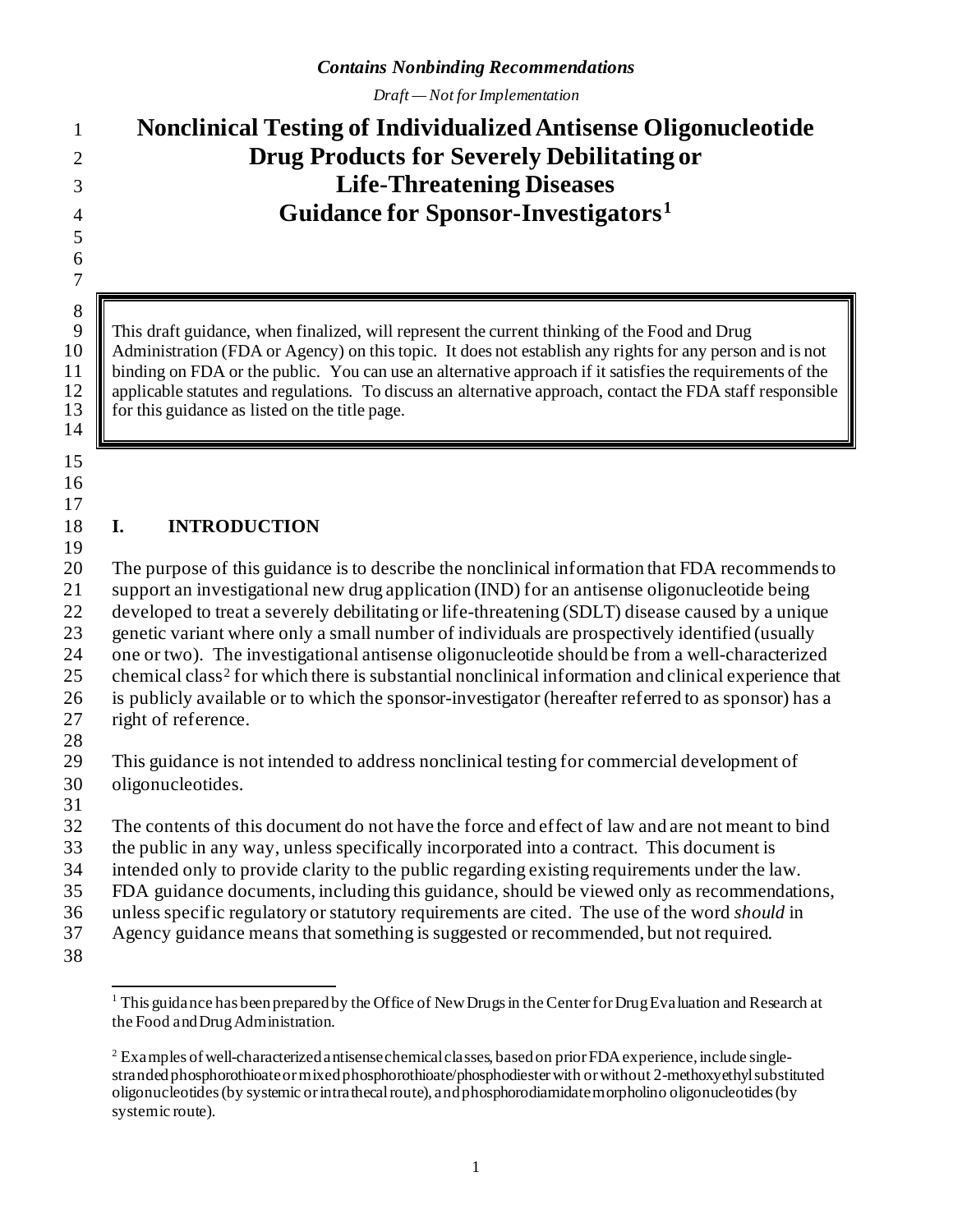*Draft — Not for Implementation*

# **II. PROOF OF CONCEPT**

 Given that the administration of an investigational antisense oligonucleotide covered under this guidance will be to a small number of individuals with an SDLT disease, the nonclinical safety package recommended to support first-in-human (FIH) exposure is generally less extensive than what is typically recommended for development of antisense oligonucleotide products intended for broader use or use in less severe clinical circumstances[.3](#page-4-0) 46 To offset a greater assumption of risk due to more limited data, it is important that sponsors provide convincing in vitro and/or in vivo proof of concept (POC) data as part of any pre-investigational new drug (pIND) meeting package or the original investigational new drug (IND) submission (if no pre-IND meeting was requested) for investigational antisense oligonucleotides covered under this guidance. These data are important to support the potential for benefit for both adult and pediatric subjects.

- 
- 
- 

# **III. IND-SUPPORTING SAFETY STUDIES**

Sponsors should include the following nonclinical safety studies in their IND submission:

- Hybridization-dependent off-target assessment: Basic Local Alignment Search Tool (BLAST) and other appropriate in silico and/or in vitro assessments of possible off-target binding.
- Safety pharmacology: For systemically administered investigational antisense oligonucleotides, FDA recommends evaluating effects in the core safety pharmacology [4](#page-4-1) battery—cardiovascular, central nervous, and respiratory systems.<sup>4</sup> These endpoints may be assessed in the general toxicity study discussed below, if conducted in a rigorous manner (ICH S7A). If a pharmacologically relevant species is available, sponsors should use that species.
- In vitro human ether-a-go-go-related gene (hERG) testing is generally not warranted.
- <span id="page-4-0"></span> – For products delivered directly to the central nervous system (e.g., intrathecally), the safety pharmacology assessment may be limited to central nervous system endpoints.

 FDA regulations provide flexibility in applying regulatory standards because of the many types and intended uses of drugs. FDA "exercise[s] its scientific judgment" in determining the kind and quantity of data a sponsor is required to provide for individual drug development programs. See, for example, 21 CFR 314.105(c). This flexibility extends from the early stages of development to the design of adequate and well-controlled studies required to demonstrate effectiveness to support marketing approval and to establish safety data needed for the intended use. For further information on this topic, see the draft guidance for industry *Rare Diseases: Common Issues in Drug Development*(January 2019). When final, this guidance will represent the FDA's current thinking on this topic. For the most recent version of a guidance, check the FDA guidance web page at <https://www.fda.gov/regulatory-information/search-fda-guidance-documents>.

<span id="page-4-1"></span> See the ICH guidance for industry *S7A Safety Pharmacology Studies for Human Pharmaceuticals*(July 2001). We update guidances periodically. To make sure you have the most recent version of a guidance, check the FDA guidance web page a[t https://www.fda.gov/regulatory-information/search-fda-guidance-documents](https://www.fda.gov/regulatory-information/search-fda-guidance-documents).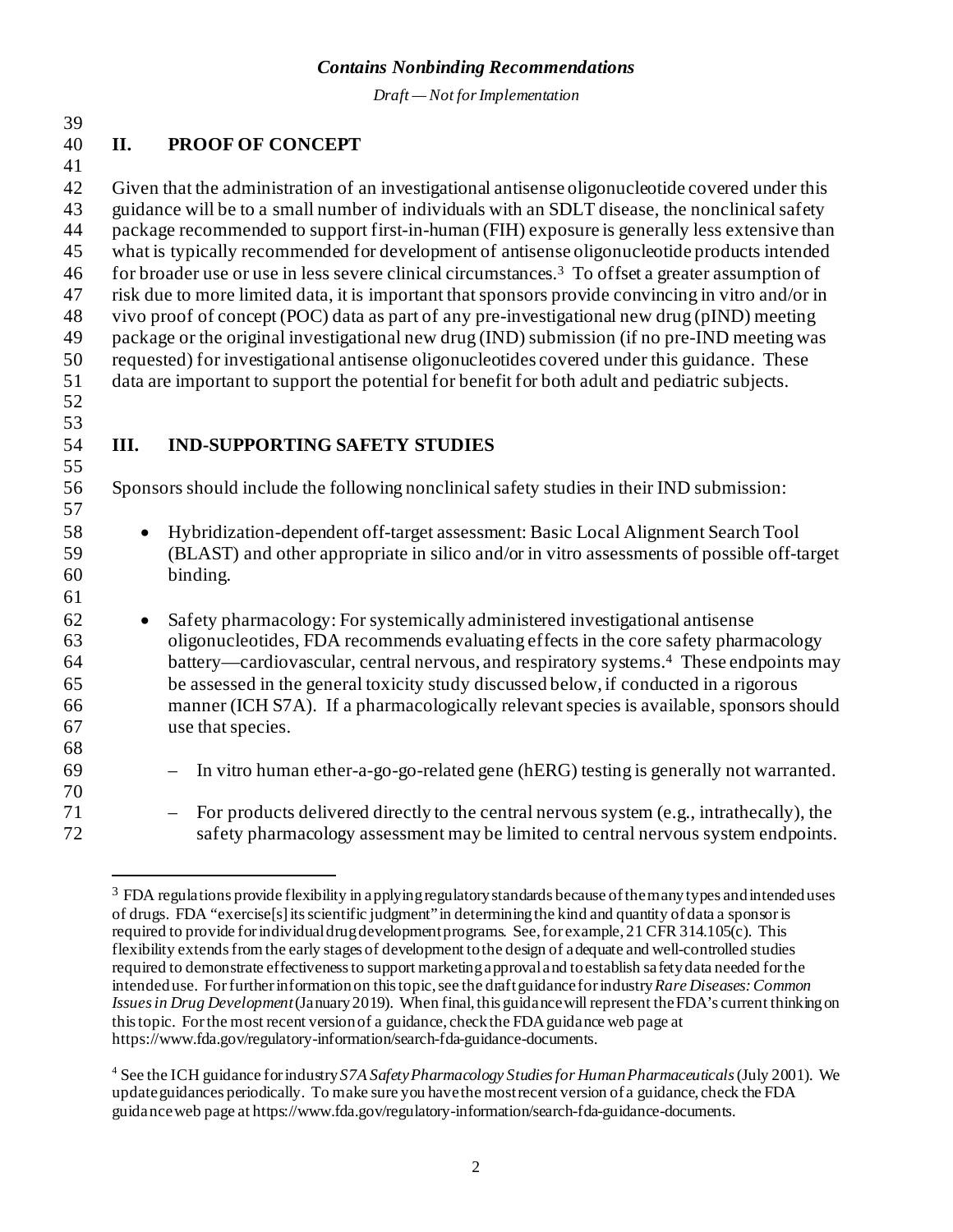### *Draft — Not for Implementation*

| 73<br>74<br>75 |           | FDA recommends that these endpoints be assessed following initiation of dosing and<br>again toward the end of the study. |
|----------------|-----------|--------------------------------------------------------------------------------------------------------------------------|
| 76             |           | If the route of administration does not result in significant systemic or central nervous<br>$\overline{\phantom{0}}$    |
| 77             |           | system exposures (e.g., intravitreal administration), safety pharmacology studies are                                    |
| 78<br>79       |           | generally not warranted.                                                                                                 |
| 80             | $\bullet$ | Genotoxicity: Genotoxicity assessment is generally not warranted.                                                        |
| 81             |           |                                                                                                                          |
| 82             | $\bullet$ | General toxicity                                                                                                         |
| 83             |           |                                                                                                                          |
| 84             |           | In combination with the results from the POC and safety pharmacology assessments,                                        |
| 85             |           | a single, adequately designed, good laboratory practice-compliant general toxicity                                       |
| 86             |           | study can support FIH dosing. The toxicity study can be conducted in a rodent or                                         |
| 87             |           | nonrodent species. <sup>5</sup> Sponsors should provide scientific justification for the species                         |
| 88             |           | selected. If a pharmacologically relevant species is available, sponsors should use                                      |
| 89             |           | that species.                                                                                                            |
| 90             |           |                                                                                                                          |
| 91             |           | The study should assess a standard battery of toxicological endpoints, including<br>$\overline{\phantom{0}}$             |
| 92             |           | clinical observations, body weight, food consumption, clinical pathology,                                                |
| 93             |           | toxicokinetic analysis, and histopathology of a comprehensive panel of tissues.                                          |
| 94             |           |                                                                                                                          |
| 95             |           | The route of administration used in animal studies should be the same as the intended<br>$\overline{\phantom{m}}$        |
| 96             |           | clinical route. Sponsors should provide justification if an alternative route is                                         |
| 97             |           | proposed for the toxicity study.                                                                                         |
| 98             |           |                                                                                                                          |
| 99             |           | To the extent feasible, the drug formulation used in animal studies should be                                            |
| 100            |           | comparable to the clinical formulation.                                                                                  |
| 101            |           |                                                                                                                          |
| 102            |           | The dosing regimen (i.e., dose levels and frequency of dosing) should provide<br>$\overline{\phantom{m}}$                |
| 103            |           | adequate coverage for the expected clinical exposure with regard to both starting dose                                   |
| 104            |           | and maximum anticipated dose. To allow for the greatest flexibility in clinical dose                                     |
| 105            |           | selection, it is preferable for the high dose to be a maximally tolerated or maximum                                     |
| 106            |           | feasible dose. Sponsors should justify selecting an alternative basis for high-dose                                      |
| 107            |           | selection. <sup>6</sup>                                                                                                  |
| 108            |           |                                                                                                                          |
| 109            |           | To ensure that the toxicity study can meet its objectives, FDA recommends that                                           |
| 110            |           | sponsors submit a draft protocol of the toxicity study to FDA for review and feedback                                    |
| 111            |           | before initiating a study.                                                                                               |

<span id="page-5-0"></span> We support the principles of the 3Rs, to reduce, refine, and replace animal use in testing when feasible. We encourage sponsors to consult with us if they wish to use a nonanimal testing method they believe is suitable, adequate, validated, and feasible. We will consider if such an alternative method is adequate to meet the regulatory need.

<span id="page-5-1"></span><sup>&</sup>lt;sup>6</sup> See the ICH guidance for industry  $M3(R2)$  Nonclinical Safety Studies for the Conduct of Human Clinical Trials *and Marketing Authorization for Pharmaceuticals* (January 2010).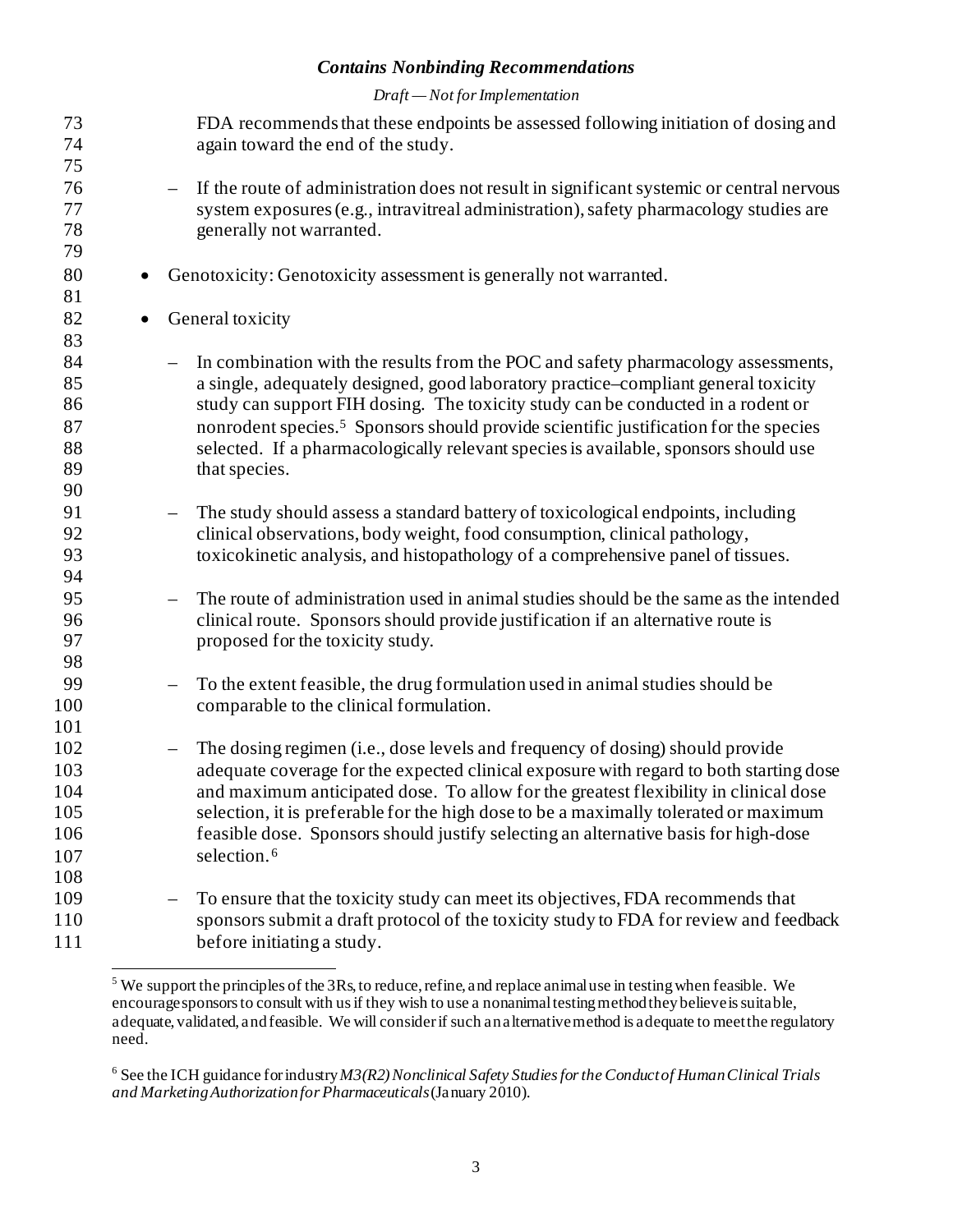*Draft — Not for Implementation*

| 112        |                                                                                                   |                                                                                                      |                                                                                                |  |  |  |  |  |
|------------|---------------------------------------------------------------------------------------------------|------------------------------------------------------------------------------------------------------|------------------------------------------------------------------------------------------------|--|--|--|--|--|
| 113        |                                                                                                   | A.                                                                                                   | <b>Duration and Timing of General Toxicity Studies</b>                                         |  |  |  |  |  |
| 114        |                                                                                                   |                                                                                                      |                                                                                                |  |  |  |  |  |
| 115        | In the context of an investigational antisense oligonucleotide covered by this guidance, a single |                                                                                                      |                                                                                                |  |  |  |  |  |
| 116        |                                                                                                   | 3-month toxicity study is considered adequate to assess safety for initiating human dosing, dose-    |                                                                                                |  |  |  |  |  |
| 117        |                                                                                                   | escalation, and chronic treatment.                                                                   |                                                                                                |  |  |  |  |  |
| 118        |                                                                                                   |                                                                                                      |                                                                                                |  |  |  |  |  |
| 119        |                                                                                                   |                                                                                                      | For the clinical phenotype of rapid progression to death or rapid progression to substantial   |  |  |  |  |  |
| 120        |                                                                                                   | irreversible morbidity (e.g., within 1 year):                                                        |                                                                                                |  |  |  |  |  |
| 121        |                                                                                                   |                                                                                                      |                                                                                                |  |  |  |  |  |
| 122        | $\bullet$                                                                                         |                                                                                                      | The IND submission should include at least 2 weeks of in-life data generated from an           |  |  |  |  |  |
| 123        |                                                                                                   |                                                                                                      | ongoing 3-month toxicity study.                                                                |  |  |  |  |  |
| 124        |                                                                                                   |                                                                                                      |                                                                                                |  |  |  |  |  |
| 125        |                                                                                                   |                                                                                                      |                                                                                                |  |  |  |  |  |
|            |                                                                                                   |                                                                                                      | Interim data should be provided periodically (e.g., monthly). Sponsors must                    |  |  |  |  |  |
| 126<br>127 |                                                                                                   |                                                                                                      | expeditiously report to the FDA findings suggesting a significant risk to the study            |  |  |  |  |  |
|            |                                                                                                   |                                                                                                      | participant(s) $(21 \text{ CFR } 312.32(c)(1)(iii))$ . The institutional review board should   |  |  |  |  |  |
| 128        |                                                                                                   |                                                                                                      | likewise also be promptly informed of any such finding(s). <sup>7</sup>                        |  |  |  |  |  |
| 129        |                                                                                                   |                                                                                                      |                                                                                                |  |  |  |  |  |
| 130        |                                                                                                   |                                                                                                      | A complete draft 3-month study report should be submitted as soon as completed.                |  |  |  |  |  |
| 131        |                                                                                                   |                                                                                                      | Sponsors should submit the final study report within 120 days of submitting the draft          |  |  |  |  |  |
| 132        |                                                                                                   | report.                                                                                              |                                                                                                |  |  |  |  |  |
| 133        |                                                                                                   |                                                                                                      |                                                                                                |  |  |  |  |  |
| 134        |                                                                                                   |                                                                                                      | Submission of the full study report should support continued dosing and dose                   |  |  |  |  |  |
| 135        |                                                                                                   |                                                                                                      | escalation, assuming the data continue to support a conclusion of reasonable safety.           |  |  |  |  |  |
| 136        |                                                                                                   |                                                                                                      |                                                                                                |  |  |  |  |  |
| 137        |                                                                                                   | <b>B.</b>                                                                                            | For the Clinical Phenotype of Slower Progression                                               |  |  |  |  |  |
| 138        |                                                                                                   |                                                                                                      |                                                                                                |  |  |  |  |  |
| 139        |                                                                                                   |                                                                                                      | A completed 3-month toxicity study report should be submitted with the initial IND.            |  |  |  |  |  |
| 140        |                                                                                                   |                                                                                                      |                                                                                                |  |  |  |  |  |
| 141        |                                                                                                   |                                                                                                      |                                                                                                |  |  |  |  |  |
| 142        | IV.                                                                                               |                                                                                                      | <b>FIH DOSE SELECTION</b>                                                                      |  |  |  |  |  |
| 143        |                                                                                                   |                                                                                                      |                                                                                                |  |  |  |  |  |
| 144        |                                                                                                   |                                                                                                      | The primary goal of selecting the starting dose is to identify a dose that is expected to have |  |  |  |  |  |
| 145        |                                                                                                   | pharmacologic effects and is reasonably safe, and it should be scientifically justified based on the |                                                                                                |  |  |  |  |  |
| 146        | totality of available data.                                                                       |                                                                                                      |                                                                                                |  |  |  |  |  |
| 147        |                                                                                                   |                                                                                                      |                                                                                                |  |  |  |  |  |
| 148        | Sponsors should clearly describe and justify the method used for selecting the starting dose,     |                                                                                                      |                                                                                                |  |  |  |  |  |
| 149        |                                                                                                   | including the basis for calculating safety margins between doses tested in animals and the dose      |                                                                                                |  |  |  |  |  |
| 150        | or doses selected for administration in a human. For local administration, sponsors should take   |                                                                                                      |                                                                                                |  |  |  |  |  |
| 151        | into consideration organ weight, volume, or other measures as appropriate for interspecies dose   |                                                                                                      |                                                                                                |  |  |  |  |  |
| 152        | scaling. And for intrathecal administration, sponsors should calculate interspecies dose          |                                                                                                      |                                                                                                |  |  |  |  |  |
| 153        |                                                                                                   |                                                                                                      | comparisons based on a dose normalized to cerebrospinal fluid volume.                          |  |  |  |  |  |
| 154        |                                                                                                   |                                                                                                      |                                                                                                |  |  |  |  |  |
|            |                                                                                                   |                                                                                                      |                                                                                                |  |  |  |  |  |

<span id="page-6-0"></span> For additional guidance on safety reporting, see the guidance for industry and investigators *Safety Reporting Requirements for INDs and BA/BE Studies*(December 2012).